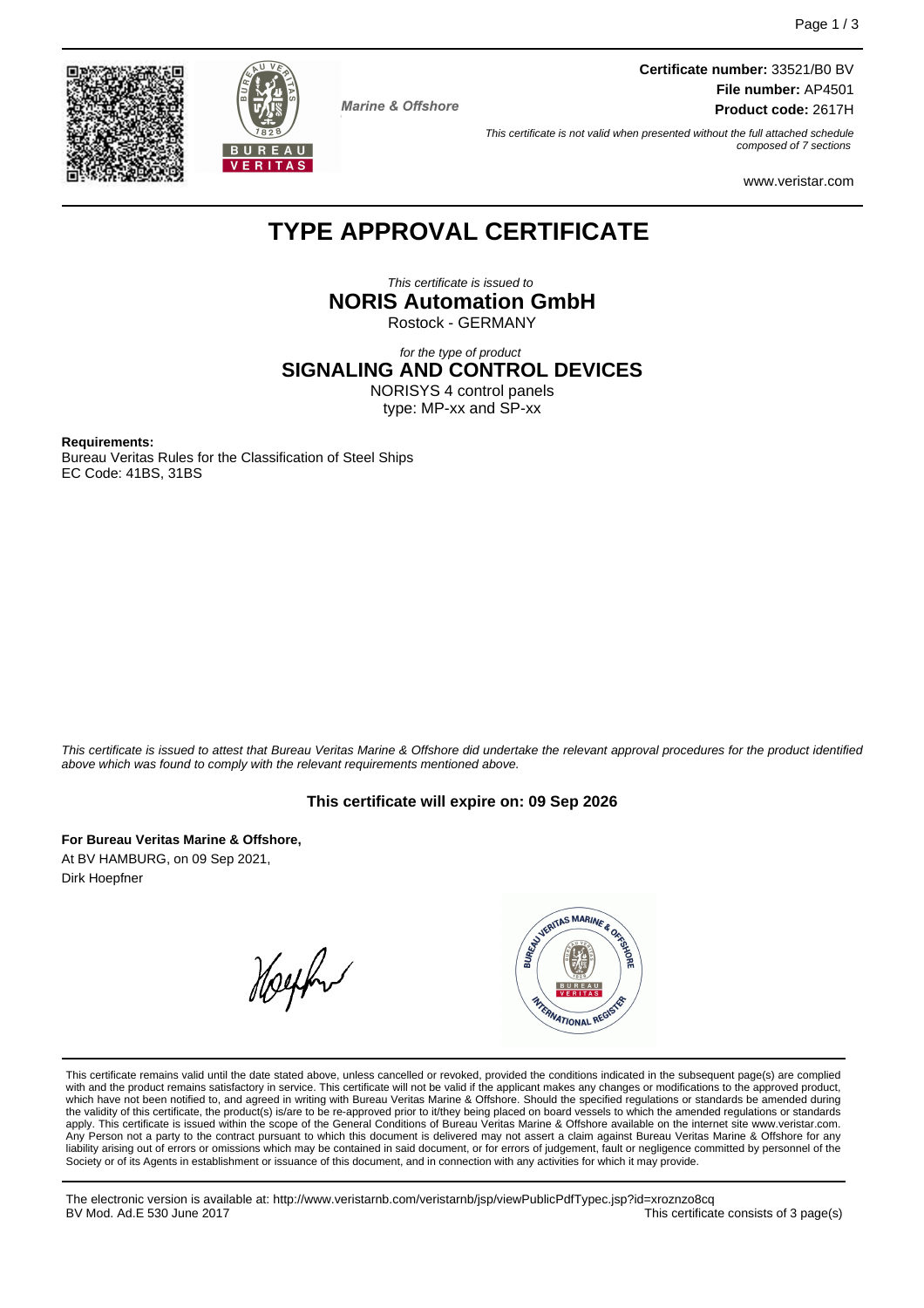# **THE SCHEDULE OF APPROVAL**

#### **1. PRODUCT DESCRIPTION:**

The **NORISYS 4 MP-xx** and **SP-xx** series are configurable master and slave control panels for mounting into a desk or console.

#### **1.1 - Main characteristics:**

| Power supply:         | 24V DC                                                               |
|-----------------------|----------------------------------------------------------------------|
| Communication:        | 1x RS-232; 1x RS-422/485; 1x RS-485; 2x CAN (for master panels only) |
|                       | $2x$ RS-485 (for SP-12L12B-Lx4 panels only)                          |
|                       | 1x RS-485(for other slave panels)                                    |
| Inputs / Outputs:     | 4x DI; 4x DO; 2x PWM out; 4x AO (for master panels only)             |
|                       | 2x PWM out (for SP-12L12B-Lx4 panels only)                           |
|                       | 1x PWM out (for other slave panels)                                  |
| Degree of protection: | IP56 (front); IP30 (rear)                                            |

#### **1.2 - Variants:**

| Type                  | <b>Description</b>                                    | SW-Vers. |
|-----------------------|-------------------------------------------------------|----------|
| MP-TU-23L9B           | Master panel; 23 lamps, 9 buttons; transfer unit      | 1.15.00  |
| $MP-12L12B$           | Master panel; 12 lamps, 12 buttons                    | 1.15.00  |
| $SP-12L12B-Lx4*$      | Slave panel; 12 lamps, 12 buttons; with control lever | 1.05.01  |
| SP-TU-7L2B            | Slave panel; 7 lamps, 2 buttons; transfer unit        | 1.05.01  |
| $SP-6L6B$             | Slave panel; 6 lamps, 6 buttons                       | 1.05.01  |
| $SP-6L$               | Slave panel; 6 lamps                                  | 1.05.01  |
| $SP-4B$               | Slave panel; 4 push buttons                           | 1.05.01  |
| $SP-3L3B$<br>.<br>. . | Slave panel; 3 lamps, 3 buttons<br>. <b>.</b>         | 1.05.01  |

\* with control levers of type: LA4, LS4 or LT4 series

#### **2. DOCUMENTS AND DRAWINGS:**

- 092.008.03.100.B; 092.008.03.101.B; 092.008.03.103.B; 092.008.03.109.B; 092.008.03.124.A; 092.008.03.125.A;

- 092.008.03.127.A; 092.008.03.128.A; 092.008.03.129.A; 092.008.03.130.A; 092.008.03.131.A; 092.008.03.132.A;

- 092.008.03.133.A; 092.008.03.134.A; 092.008.03.135.A; 092.008.03.136.A; 092.008.03.137.A; 092.008.03.138.A;

- 092.008.03.139.A; 092.008.03.140.A; 092.008.03.141.A; 092.008.03.145.A; 092.008.03.153.A; 092.008.03.267.A;

- 092.022.03.100.B; 092.022.03.104.A;

- NAR-KD-0104-1-en V.1.36 dated 29.04.2014; NAR-PD-0104-10-en V.1.01 dated 27.11.2013; NAR-RaD-0002-1-de V.1.01; For B0 version

- 092.008.03.103.C; 092.008.03.400.B;092.022.03.100.B; 092.022.03.400.A; 092.022.03.104.A; 092.022.03.401.A;

- 092.008.03.100.C; 092.008.03.130.B; 092.008.03.266.A; 092.008.03.401.B; 092.008.03.408.B

- 092.008.03.109.C; 092.008.03.125.B; 092.008.03.128.B; 092.008.03.129.A; 092.008.03.402.B; 092.008.03.406.B;

- 092.008.03.409.B: 092.008.03.410.A; 092.008.03.101.B; 092.008.03.407.A; 092.008.03.124.A; 092.008.03.131.A;

- 092.008.03.132.A; 092.008.03.403.A; 092.008.03.412.A; 092.008.03.413.A; 092.008.03.127.A; 092.008.03.140.A;
- 092.008.03.141.A; 092.008.03.153.A; 092.008.03,404.A; 092.008.03,415.A; 092.008.03,422.A; 092.008.03,427.A;

- 092.008.03,133.A; 092.008.03,134.A; 092.008.03,135.A; 092.008.03,136.A; 092.008.03,145.A; 092.008.03,405.A;

- 092.008.03.416.A; 092.008.03.421.A; 092.008.03,423.A; 092.008.03,426.A; 092.008.03,137.A; 092.008.03,138.A;
- 092.008.03,139.A; 092.008.03,417.A; 092.008.03,419.A; 092.008.03,424.A;
- 10100904 Ver.03; 10116310 Ver.03; 10100915 Ver.04; 10126808 Ver.00; 10126786 Ver.01; 10126764 Ver.02;
- 10116332 Ver.03; 10126742 Ver.2; 10126830 Ver.01; NAR-KD-0104-1-en V.1.42 dated 28.09.2018;
- NAR-PD-0104-51-en V.1.00 dated 05/09/019; NAR-PD-0104-52-en V.1.00 dated 05/09/019

# **3. TEST REPORTS:**

- Noris Automation GmbH: NAR-PB-0104-1-en Ver. 1.05 dated 2014-05-05;

NAR-PB-0104-2-en Ver. 1.03 dated 2014-05-05; Salt Mist FSP 2013\_11\_25\_09\_51\_10

- TREO Labor für Umweltsimulation GmbH: 037-13 Ver. 2 dated April 29,2014; 038-13 Ver. 3 dated April 29,2014;

039-13 Ver. 2 dated April 29,2014; 040-13 Ver. 3 dated April 30,2014; 041-13 Ver. 2 dated April 29,2014;

042-13 Ver. 5 dated April 30,2014; 043-13 Ver. 5 dated April 30,2014; 044-13 Ver. 2 dated June 13, 2013;

067-13 Ver. 2 dated June 24, 2013; 255-13 dated November 13, 2013; 288-13 dated March 7, 2014

- Teseq GmbH: D/13/4085/01 dated 2013-06-21; D/13/4085/02 dated 2013-06-21;

D/13/4085/03 dated 2013-06-21; D/13/4085/04 dated 2013-06-21; D/13/4085/05 dated 2013-06-21;

D/13/4085/06 dated 2013-06-21; D/13/4085/07 dated 2013-06-21; D/13/4085/08 dated 2013-06-21 - TÜV Rheinland: 21207886 001 dated 19.11.2013;

For B0 version:

- AMETEK CTS Europe GmbH: D/20/4787/01 dated 2021-02-03; D/20/4787/02 dated 2021-02-03; D/20/4788/01 dated 2021-02-03; D/20/4788/02 dated 2021-02-03